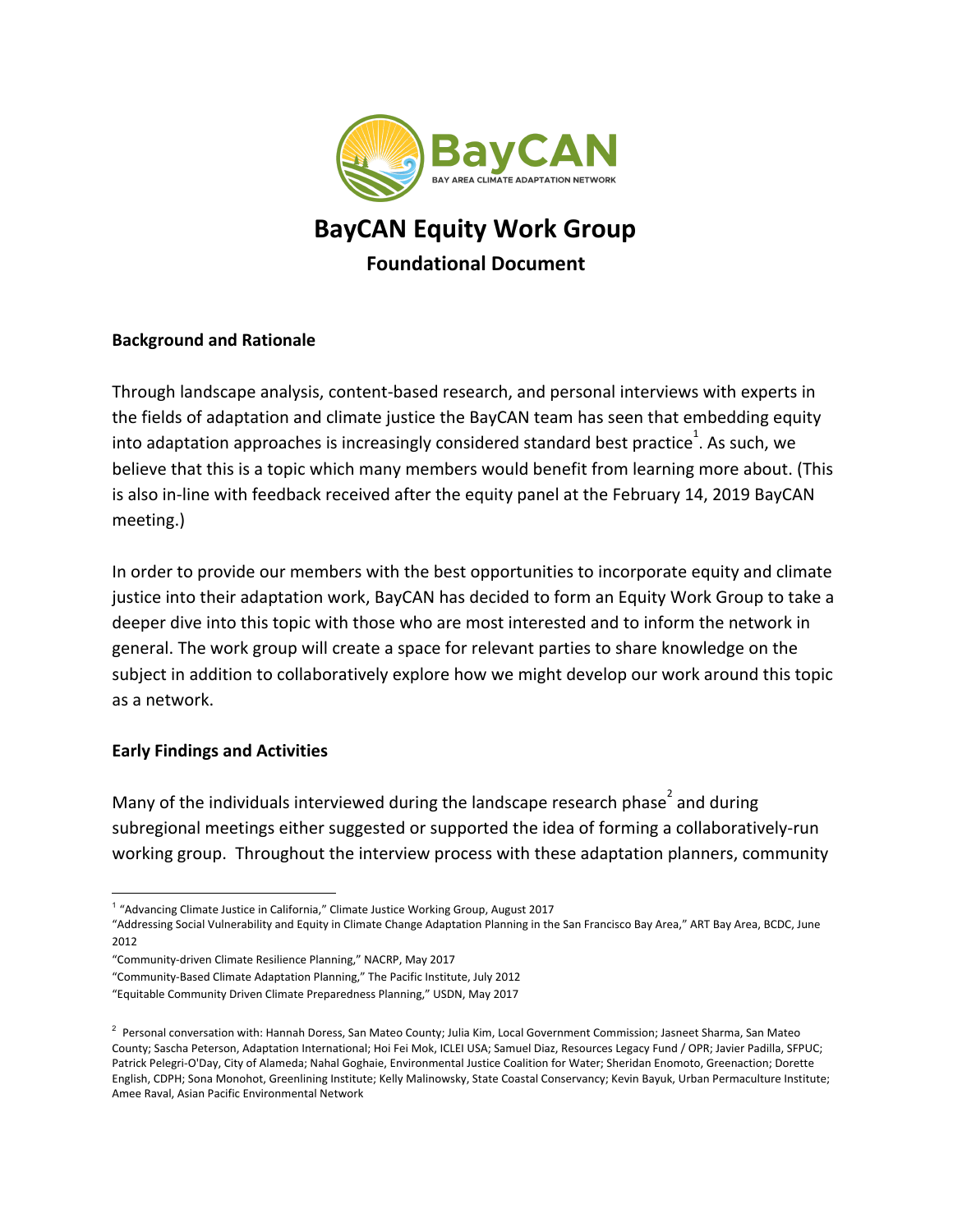leaders, and climate justice advocates, consistent themes centered on the importance of advancing equity at the *procedural* as well as *distributional* level. For example, in adaptation planning, while it is important to prioritize and fairly distribute resources to the most vulnerable communities ("distributional equity"<sup>3</sup>), the process by which you engage communities in the planning itself -- through the structures of decision making, community engagement processes, etc -- is equally important ("procedural equity"<sup>3</sup>). This same principle applies to BayCAN -- while BayCAN aims to help its members advance equity within their adaptation work, the process by which we do so must also be equitable and inclusive in form.

In this spirit of collaboration, a *Work Group Planning Team* was formed to collaboratively flesh out the details of the work group. The planning team, made up of a handful of interested volunteers from within BayCAN's existing membership, met twice to discuss the necessary steps to launch the work group. One of the key items the planning team agreed upon is that the BayCAN Equity Work Group should begin its formation *in partnership* with at least one community-based partner. This is in accordance with the established best practice (as described by Urban Sustainability Directors Network, National Association of Climate Resilience Planners and The Pacific Institute in each of their cited reports, as well as many other interviewees) that it is best to have community collaboration at the very first phases of the process. Such community partners will, through paid stipends, join the working group from the outset to voice key concerns around what equitable adaptation looks like, as well as help provide insight into the ways BayCAN can continue to advance equity as an organization. Other activities will be co-determined with the partners themselves to ensure there is mutual benefit from their participation.

## **Community Collaboration Approach**

After further consultation with equity advocates, and upon the approval of the Interim Steering Committee, the EWG Planning Team (by way of an appointed subcommittee) worked to build relationships and make a partnership agreement with two community-based partners: Nahal Ipakchi, of EcoEquity Consulting, and Phoenix Armenta, of West Oakland Environmental Indicators Project. These partners will join us in planning for and hosting regular work group meetings over the coming year. These partners will be paid an hourly stipend for their work over the course of the coming fiscal year, as approved in BayCAN's FY 2020 budget.

Through their partnership and participation, Nahal and Phoenix will provide their own perspectives, drawn from years of experience working in community within realms of equity and climate justice, on what equitable adaptation looks like in order to inform our work within

<sup>&</sup>lt;sup>3</sup> Equitable Community Driven Climate Preparedness Planning," USDN, May 2017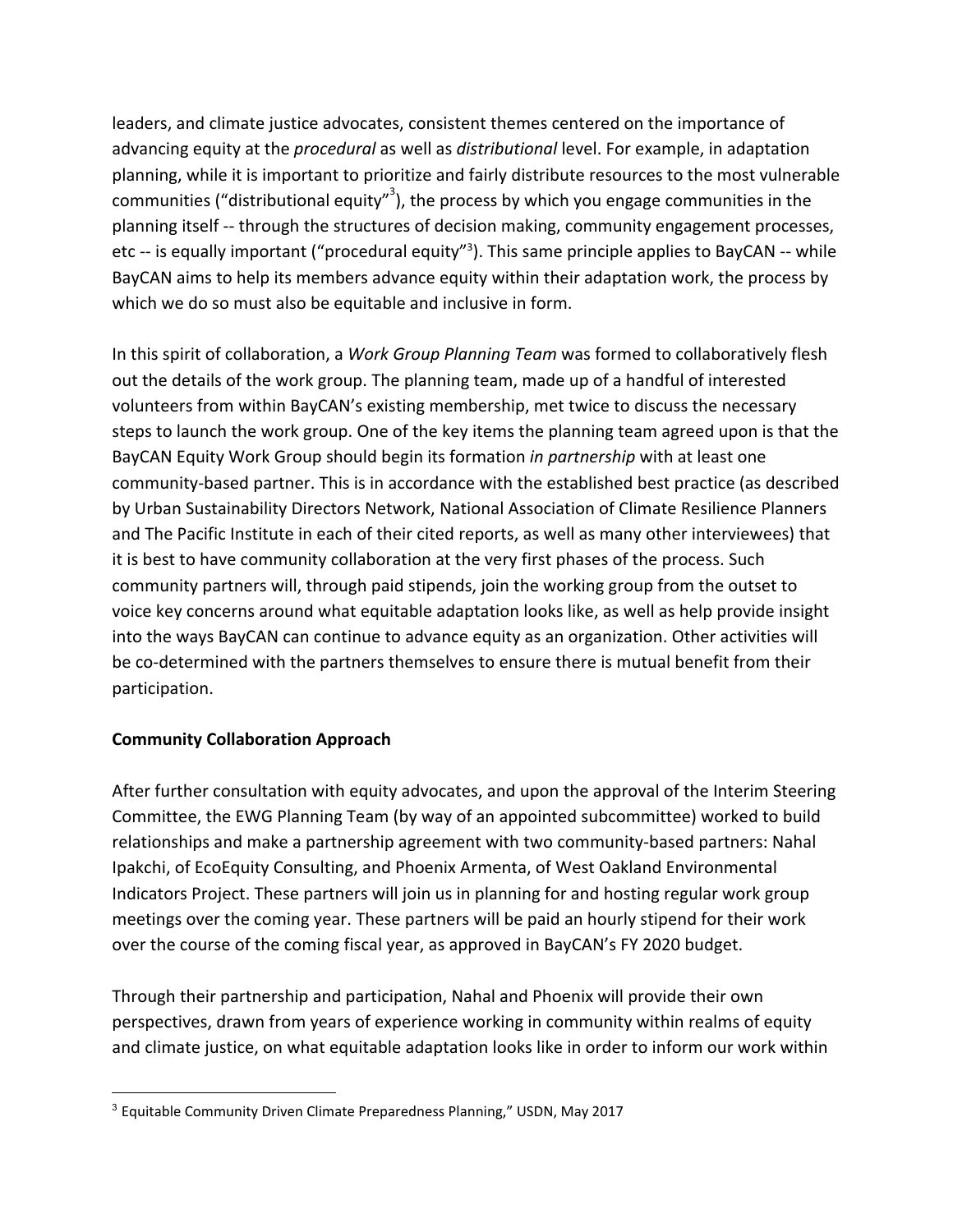the Equity Work Group. These perspectives will work to "ground truth" our discussions within the work group and inform whatever projects we may take on. Our partnership is only the beginning of what could, upon the discernment of the broader work group, become a larger scheme for community partnership. This approach is our way to begin, with what current resources allow.

Finally, meaningful community involvement also applies to BayCAN membership in general. The interim steering committee has agreed that BayCAN is interested in expanding membership to also include more equity-focused NGOs. However, there are larger questions around how to ensure that such NGO/CBO participation in BayCAN is sufficiently aligned with equitable community engagement best practice (for example, through paying stipends to participants). Due to the complicated nature of the issue, it may be valuable to have a group of experts (and non-expert interested members) such as the Equity Work Group who can provide insight into best practice in order to guide BayCAN down the most appropriate path in collaborating with community based organizations. Because of this, providing such guidance is listed as one of the proposed objectives of the work group.

## **Proposed Goals and Activities for the Equity Work Group**

## **Goals**

The working group is intended to do two things:

- 1. Act as a space for members to advance procedural and distributional equity within their existing and future adaptation initiatives through knowledge sharing and brainstorming -- fostering an environment of a "community of practice" in which members learn together.
- 2. Provide a venue for interested parties to collaboratively explore what approaches BayCAN could take to advance equity as the network continues to evolve.

## **Activities**

- 1. On a regular basis, bring together BayCAN members and equity leaders across the 9-county region who are interested in advancing equity within their jurisdictions to learn from one another and collaboratively explore the best ways to embed equity into adaptation planning.
- 2. Based on this collaboration, help BayCAN in its regular activities learn how to continue to advance equity as a network by:
	- a. Keeping abreast of best practices in climate adaptation;
	- b. Helping brainstorm / recommend additional equity programming for interested BayCAN members beyond the work group;